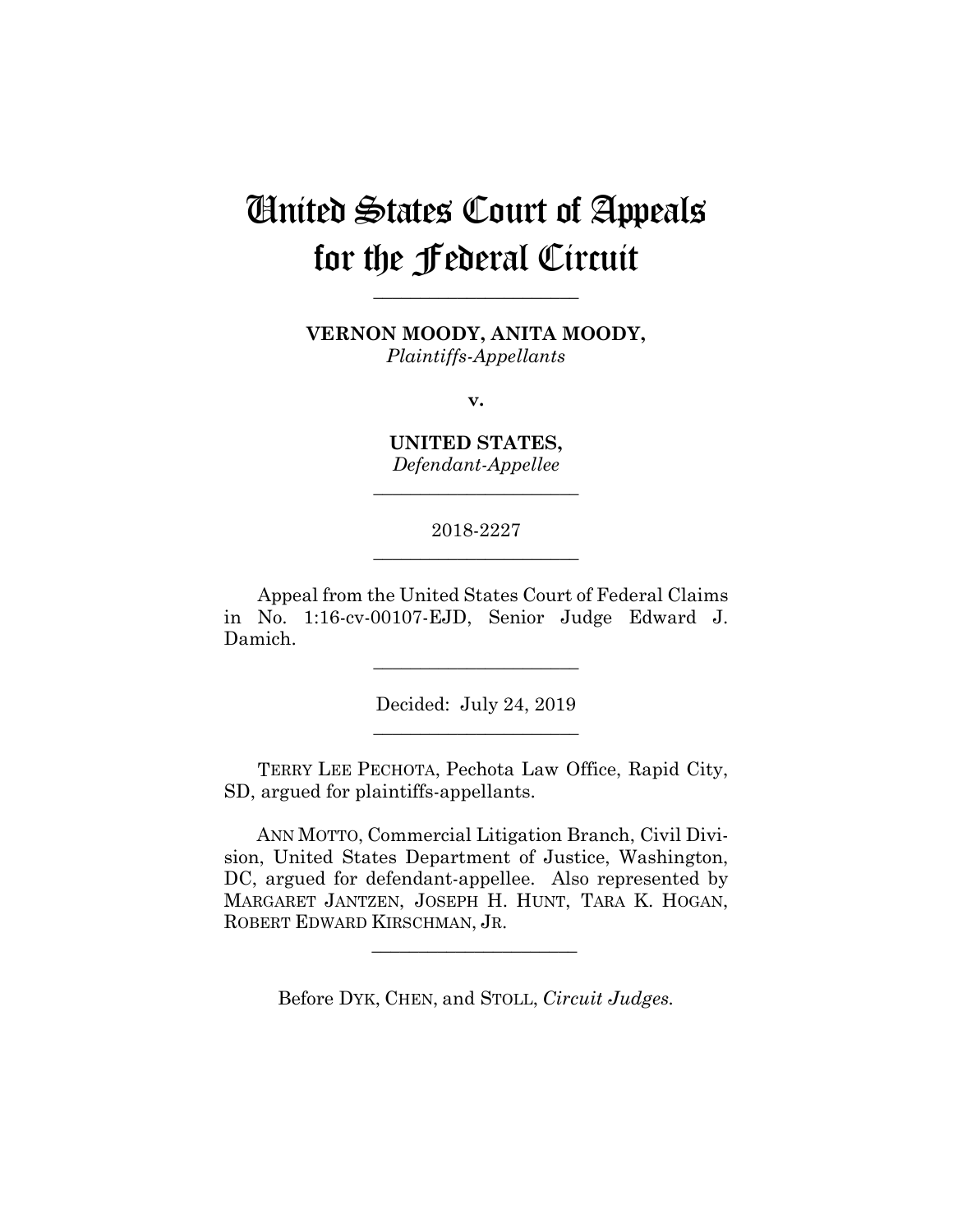## DYK, *Circuit Judge*.

Vernon and Anita Moody sued the United States in the Court of Federal Claims ("Claims Court") alleging that the United States was a party to contracts with the Moodys and breached these contracts.1 The Moodys also contended that they had implied-in-fact contracts with the United States, and that the United States committed an uncompensated takings under the Fifth Amendment. The Claims Court dismissed the complaint. It concluded that the United States was not a party to the contracts. The Claims Court also concluded that the Moodys failed to state a claim upon which relief could be granted as to the alleged implied-in-fact contracts with the United States, and that there was no cognizable takings claim. We affirm.

#### **BACKGROUND**

The Moodys leased various parcels on the Pine Ridge Indian Reservation in South Dakota for agricultural use. The question is whether the United States was a party to those contracts.

"[T]he United States has a trust responsibility to protect, conserve, utilize, and manage Indian agricultural lands consistent with its fiduciary obligation and its unique relationship with Indian tribes." 25 U.S.C. § 3701(2). To carry out this trust responsibility "the Secretary [of the Interior is authorized] to take part in the management of Indian agricultural lands, with the participation of the beneficial owners of the land, in a manner consistent with the trust responsibility of the Secretary and with the objectives of the beneficial owners." 25 U.S.C. § 3702(2). The Secretary has delegated some of these responsibilities to

<u>.</u>

<sup>&</sup>lt;sup>1</sup> For convenience, this opinion treats the leases as being entered into by both of the Moodys, though all the leases were, in fact, entered into either by Vernon Moody or Anita Moody, not both.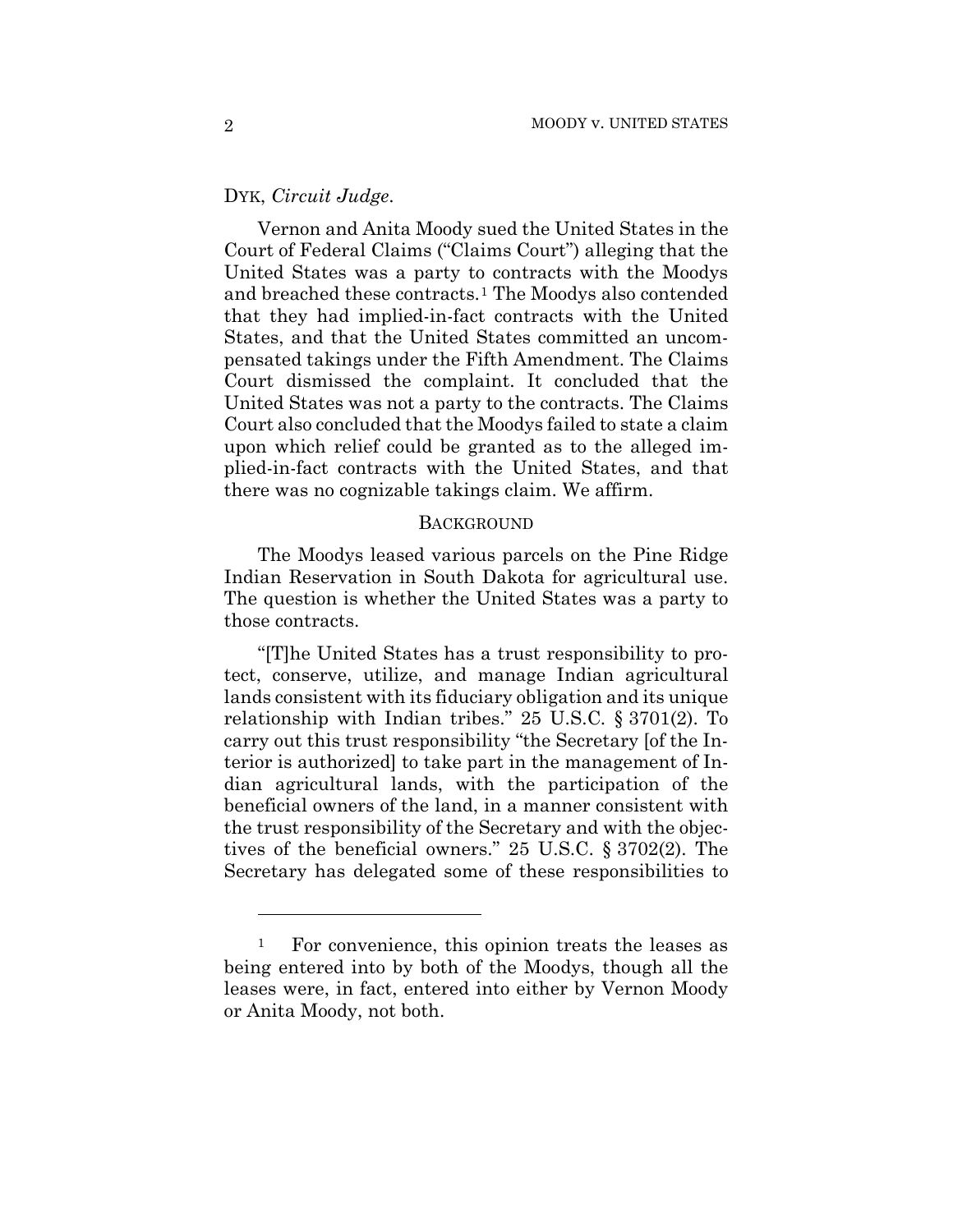1

the Bureau of Indian Affairs ("BIA"), within the Department of the Interior, which has promulgated regulations governing agricultural leases on Indian lands. *See* 25 C.F.R. §§ 162.101–.256. These regulations generally allow Indian landowners to enter into such agricultural leases with the approval of the BIA. The BIA is also involved in the enforcement of the lease provisions. *See id.* §§ 162.247– .256.

In 2011, the Moodys entered into five-year leases with respect to the parcels of land in question. The leases contain similar, albeit not identical, language. Each lease defined "the Indian or Indians" as the "LESSOR" and the Moodys as "LESSEE." *See* J.A. 18, 32, 35, 47, 61. Although the documentary record is not entirely clear, the Claims Court concluded that "[t]he Oglala Sioux Tribe was a signatory to all five leases." J.A. 2. No party disputes this on appeal.2 The leases stated that "the Secretary of the Interior [was] acting for and on behalf of Indians," and that the land being leased was "lands and interest(s) held in trust or restricted status by the United States for the benefit of an Indian Tribe." *See, e.g.*, J.A. 18. Other provisions of the leases further distinguished between the parties to the lease and the Secretary of the Interior/United States.3

<sup>2</sup> At oral argument the Moodys agreed. Oral Arg. at 2:11–36 ("Q. [I]t is quite clear that the other party is the Oglala Sioux  $\ldots$  A. Okay. I agree with that  $\ldots$ .").

<sup>3</sup> *See, e.g.*, J.A. 19 ("Any [change to the lease] may be made only with the approval of the Secretary and the written consent of the parties to the lease . . . ."); *id.* ("[The LESSEE] shall not destroy or permit to be destroyed any trees, except with the consent of the LESSOR and the approval of the Secretary . . . ."); *id.* ("The owners of the land and the LESSEE shall be notified by the Secretary of any . . . change in the [trust] status of the land."); J.A. 20 ("Neither the LESSOR, nor the United States . . . .").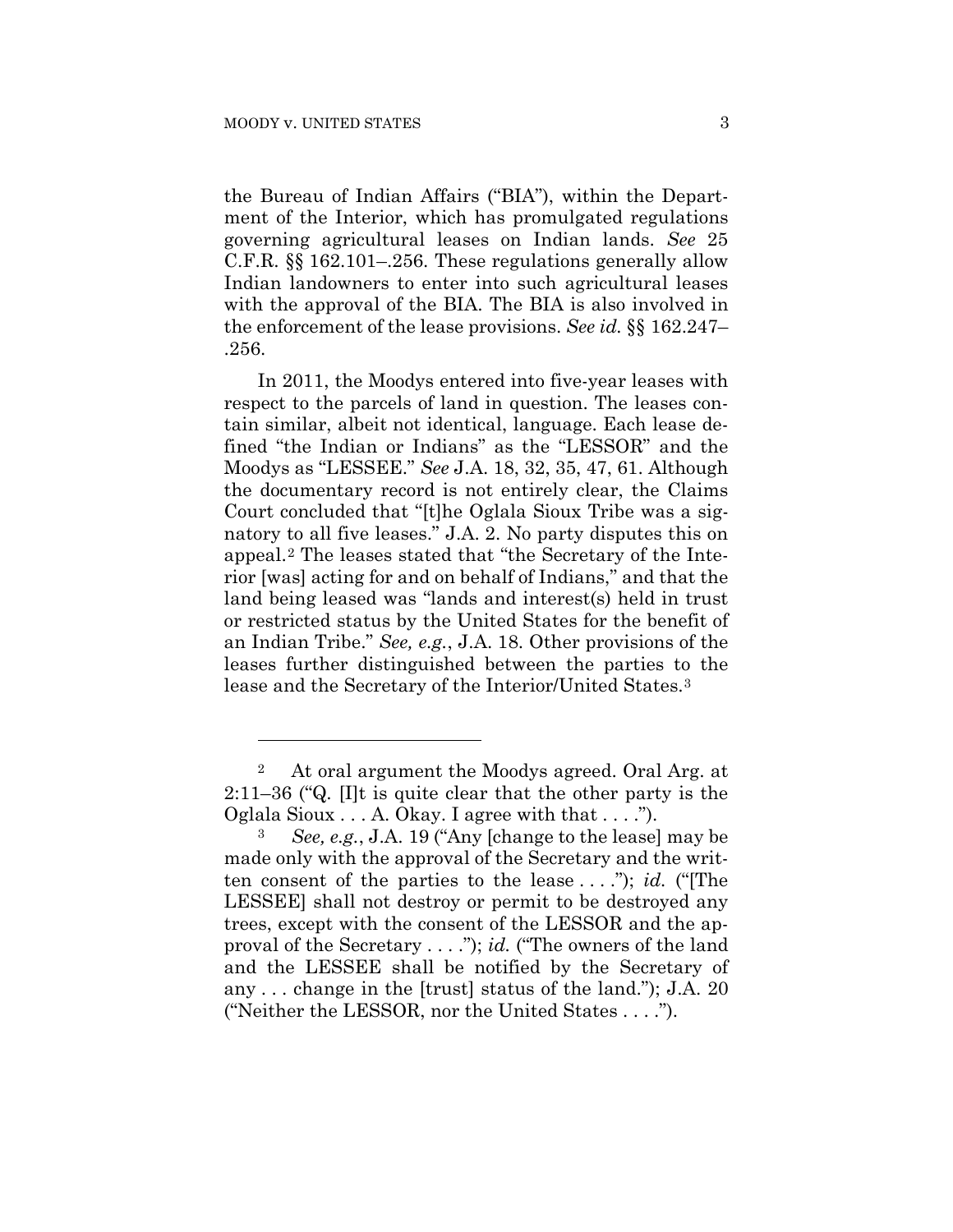Issues with respect to lease payments arose in 2012. The Moodys' amended complaint alleged the following, which we must accept as true for purposes of this appeal. The Moodys visited the BIA Pine Ridge Agency of Interior to determine the amount they owed on the leases. They delivered a personal check for the proper amount to the BIA, J.A. 93 ¶ 16, but the BIA subsequently returned the check and demanded that the payment be made by cashier's check, J.A. 93 ¶ 18. The BIA then sent letters to the Moodys, which "serve[d] as [the Moodys'] official notification that effective April 18, 2013, [four of the leases were] hereby cancelled for non-compliance" for failure "to submit bonding, and payment" as to Lease Nos. 1-0218-11-15 and 1-T561-11-15, J.A. 76, 78, and "for failure to submit bonding, Crop Insurance for 2012," "any crop reports," and "Negotiable Warehouse Receipts" for Lease Nos. 1-Unit5-11-15 and 1-UNT19-11-15, J.A. 80–81. J.A. 3; J.A. 93 ¶ 19. The letters also noted that the Moodys could appeal the decision to the BIA's "Regional Director . . . in accordance with the regulations in 25 CFR Part 2," and that the "notice of appeal must be filed in this office within 30 days of the date [the Moodys] receive this decision." J.A. 78. The letters further specified that "[i]f no appeal is timely filed, this decision will become final for the Department of Interior at the expiration of the appeal." J.A. 79. "No extension of time may be granted for filing a notice of appeal" and "[i]f [the Moodys] should require further assistance in this matter, [they] may contact the Branch of Realty." J.A. 79.

Within the 30-day appeal period, the Moodys went back to the BIA with a cashier's check in the proper amount, which the BIA accepted. J.A. 93 ¶¶ 19–20. The BIA also informed the Moodys that they did not need to appeal, could continue farming the land according to the leases, and did not require written confirmation. J.A. 93 ¶ 20. Subsequently, on June 3, the Moodys received trespass notices, which led them to once again return to the BIA to resolve the issue. J.A. 93–94 ¶¶ 22–24. For a second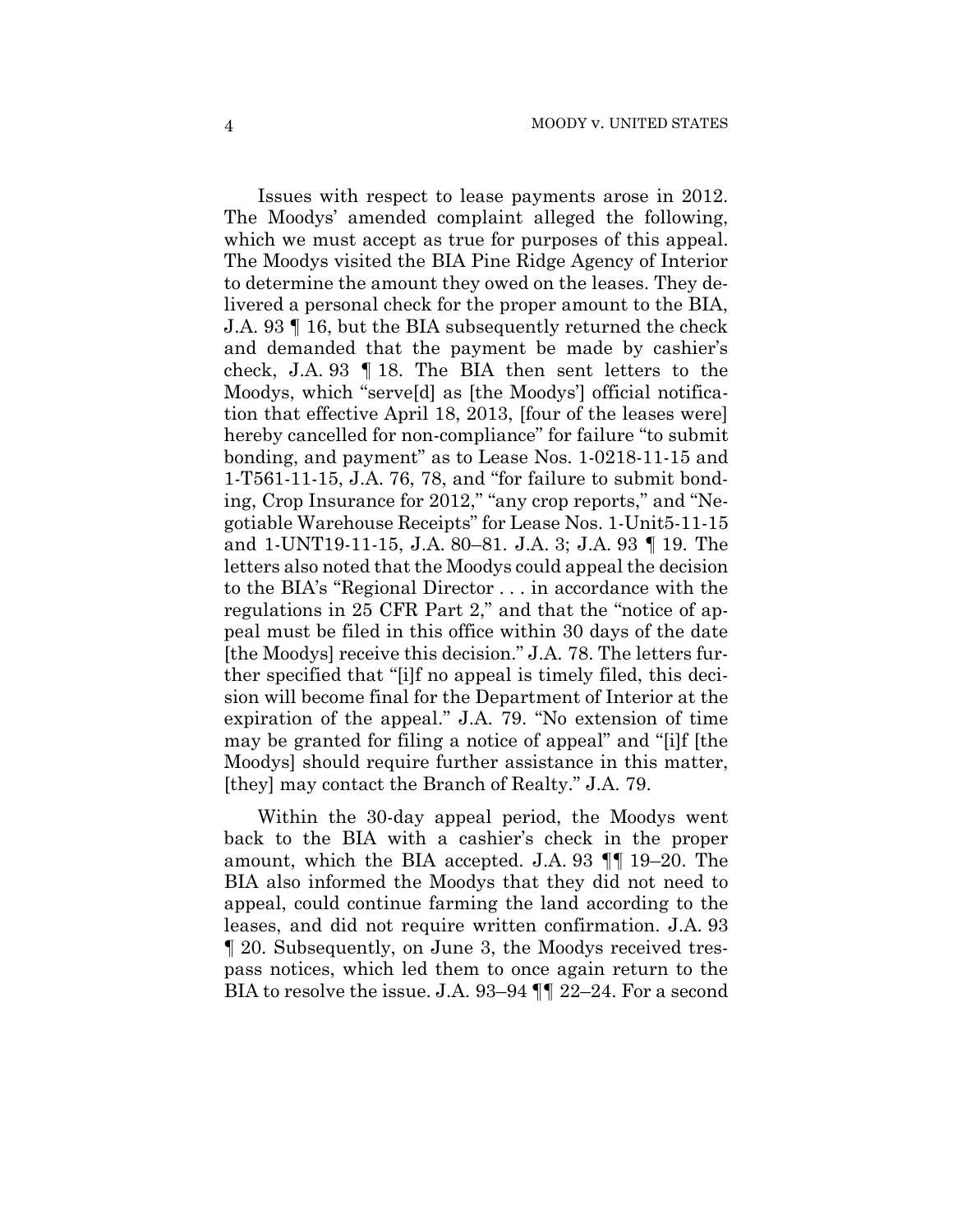time they were instructed that they "should continue to farm." J.A. 94 ¶¶ 23, 24. But, a short time later, they were instructed to vacate the land, which they did. J.A. 94 ¶ 25. On July 9, 2013, the Moodys received a cancellation letter "for failure to submit bonding, all crop reports and 'negotiable Warehouse receipts'" for the fifth lease, Lease No. 1- T367B-12-16, J.A. 83. *Accord* J.A. 3; J.A. 94 ¶ 26.

Based on the allegations in the complaint, it appears that the Moodys would have had good grounds to appeal the lease terminations with the BIA. After there is a cancellation decision on an agricultural lease, the tenant has 30 days from receiving the cancellation letter to appeal the decision. 25 C.F.R. § 162.254. The cancellation will typically remain ineffective during the time that tenant's appellate rights are being exhausted. *Id.* §§ 2.6(a), 162.254. For cancellation of agricultural leases, the appeal is first filed with the Area Director and thereafter with the Interior Board of Indian Appeals. *Id.* §§ 2.4(a), (e), 2.20.

The Board reviews questions of law and the sufficiency of the evidence de novo, *Early S. Burley v. Acting S. Plains Reg'l Dir.*, 64 IBIA 162, 167, 2017 WL 2415322, at \*5 (IBIA 2017), but will not substitute its own judgment for the BIA official's if the matter is committed to the BIA's discretion and is otherwise consistent with law, *Barber v. W. Reg'l Dir.*, 42 IBIA 264, 266, 2006 WL 1148723, at \*2 (IBIA 2006). The appellant bears the burden of showing error with the decision below. *Guerrero v. Nw. Reg'l Dir.*, 63 IBIA 346, 350, 2016 WL 5335850, at \*3 (IBIA 2016) (citing 43 C.F.R. § 4.322(a)). Generally, after the exhaustion of administrative remedies, *see* 25 C.F.R. §§ 2.1–2.21; 43 C.F.R. § 4.331, the BIA's final agency decision is subject to challenge in district court under the Administrative Procedure Act, 5 U.S.C. § 704.

The Moodys did not file an appeal with the BIA for the cancellation of any of the leases. Instead, in 2016, the Moodys filed a complaint against the United States in the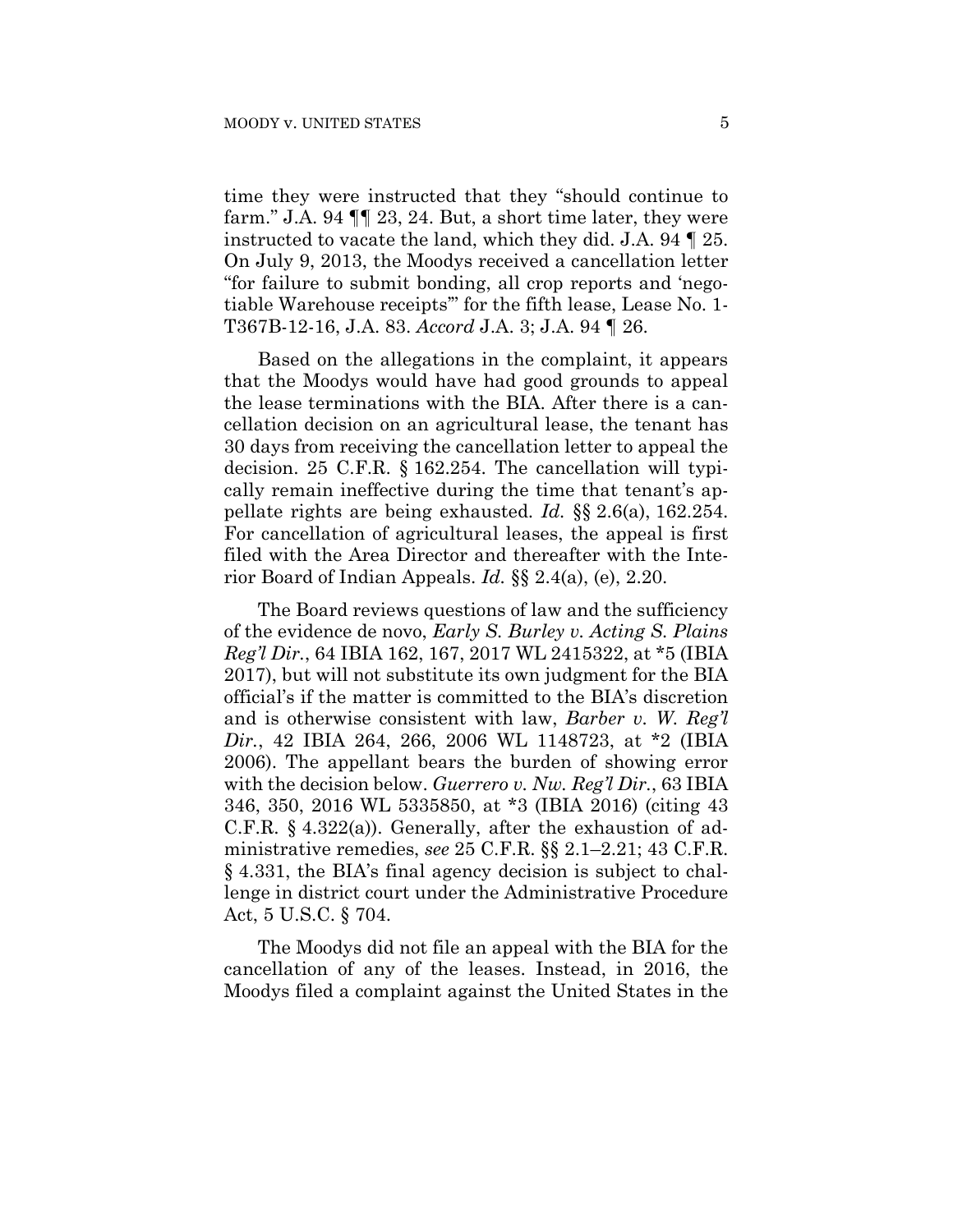Claims Court seeking more than \$1.5 million in damages. They asserted three main theories of liability. First, they contended that the United States was a party to the leases and had breached the leases. Second, they contended that even if the United States was not a party to the original leases, the United States agreed to revive the leases thereby creating implied-in-fact contracts with the United States, which were breached by the United States. Third, the Moodys contended that the United States committed an uncompensated takings under the Fifth Amendment when the BIA cancelled the leases, informed the Moodys to continue farming, and then ultimately removed the Moodys.

The Claims Court dismissed the written contract claims for lack of jurisdiction because the United States was not a party to the leases, for failure to state a claim upon which relief could be granted because the Moodys did not have implied-in-fact contracts with the government, and for failure to raise a legally cognizable takings claim because their claim was based on the government's alleged violation of applicable regulations.

The Moodys appealed. We have jurisdiction pursuant to 28 U.S.C.  $\S 1295(a)(3)$ . We review dismissal of a complaint for lack or jurisdiction and failure to state a claim de novo. *See Turping v. United States*, 913 F.3d 1060, 1064 (Fed. Cir. 2019).

#### **DISCUSSION**

We reject each of the Moodys' three arguments as to why the United States is liable for damages arising from the cancellation of the leases.4

1

<sup>&</sup>lt;sup>4</sup> The Moodys argue that they should be able to recover in quantum meruit, but we conclude that the Claims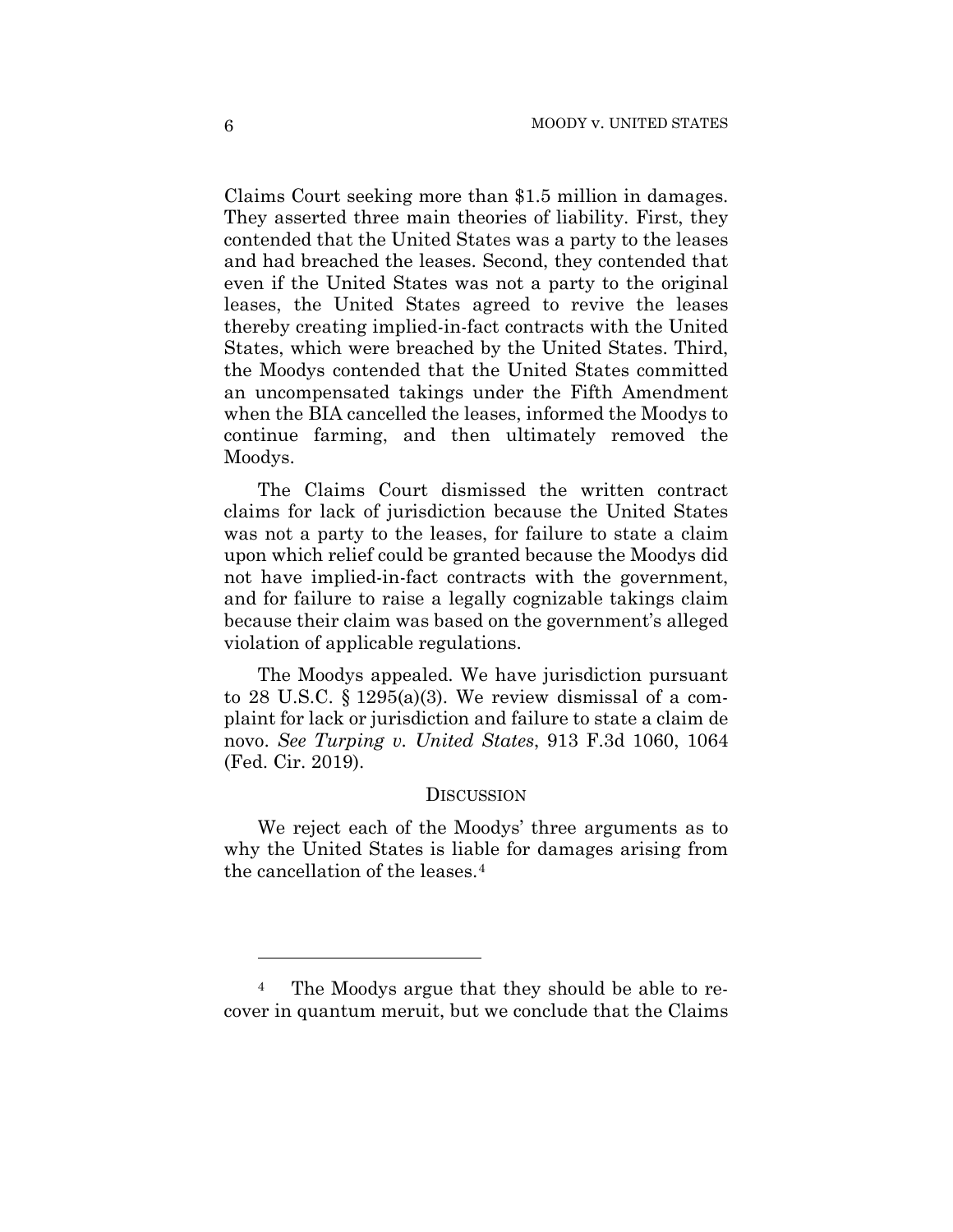First, the Moodys contend that, even though the tribe was a party to the leases, the United States was also a party to the leases. Unless the United States is a party to the contracts, there is no privity of contract between the United States and the Moodys and thus no jurisdiction in the Claims Court under the Tucker Act for this claim. *See Cienega Gardens v. United States*, 194 F.3d 1231, 1239 (Fed. Cir. 1998). The theory that the United States is a party to the leases is contrary to the express contractual language, which distinguished between the Secretary/United States "acting for and on behalf of" the Indian landowners and the parties to the lease—the Oglala Sioux Tribe as the "LESSOR" and the Moodys as the "LESSEE."

In *United States v. Algoma Lumber Co.*, 305 U.S. 415 (1939), the Supreme Court held that the United States' entry into leases on behalf of an Indian landowning tribe and exercise of its trust responsibilities to Indian beneficial landowners "does not necessarily involve the assumption of contractual obligations" "in the absence of any action taken by the government or on its behalf indicating such a purpose." *Id.* at 421. "The *Algoma* opinion represents the Court's rejection of the trust theory of liability as a means of holding the United States contractually liable to third parties when it acts on behalf of Indians." *Sangre de Cristo Dev. Co. v. United States*, 932 F.2d 891, 895–96 (10th Cir. 1991). Here, there are no alleged facts that would support a conclusion that the United States was acting as anything other than a trustee when approving and managing the leases. Under *Algoma*, the allegations of the complaint are legally insufficient to support a conclusion that the United States was a party to the leases.

In *Wapato Heritage, L.L.C. v. United States*, 637 F.3d 1033 (9th Cir. 2011), the Ninth Circuit rejected a similar

1

Court properly found that the Moodys did not plead such a claim in their complaint.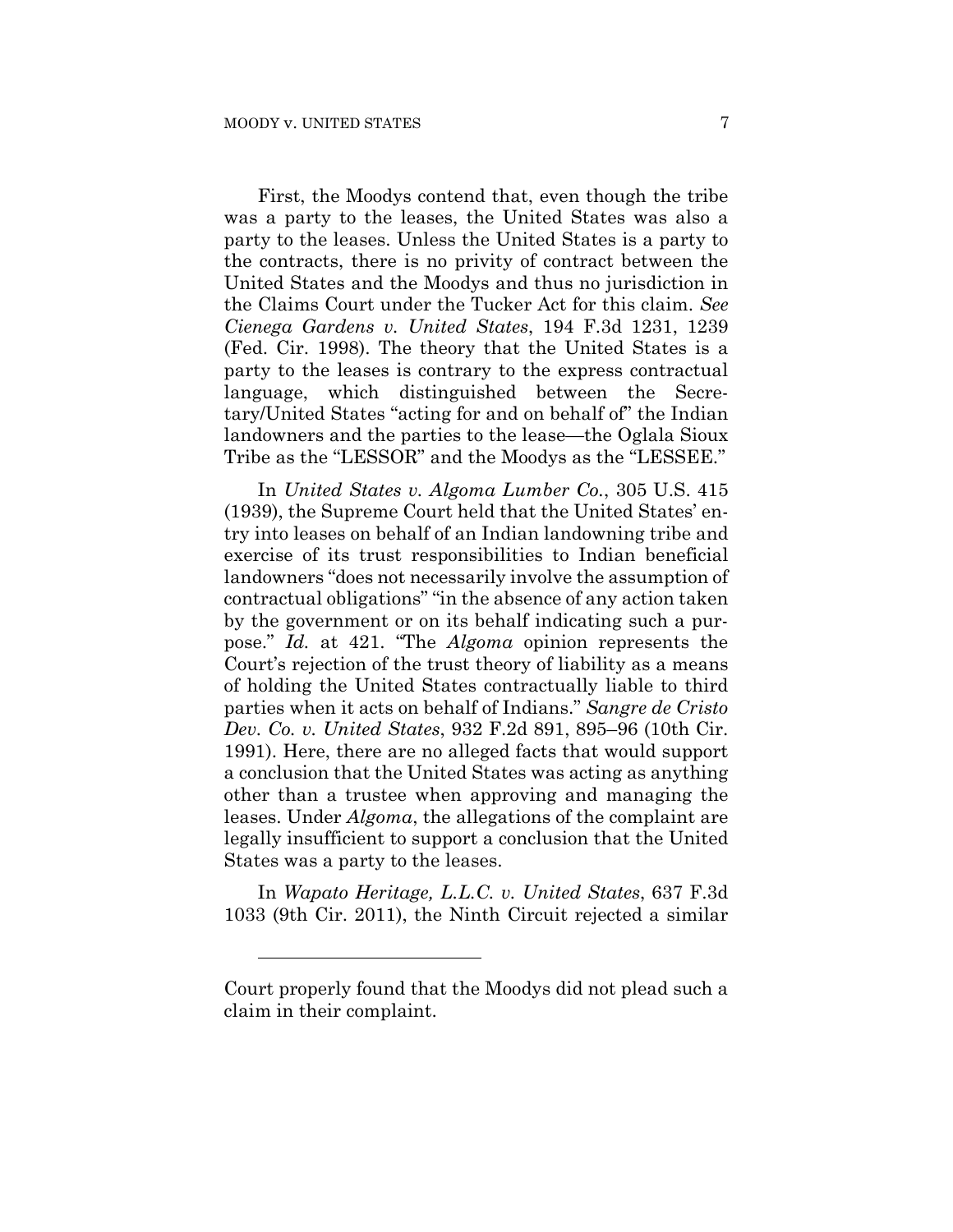argument and concluded that the United States was not the "lessor" in a lease between members of an Indian tribe and the plaintiff. Based on *Algoma*, the Ninth Circuit noted that "the BIA's obligation to act in furtherance of Native American interests does not mean that the BIA per se assumes their contractual obligations when it acts on their behalf." *Id.* at 1037. Although the applicable regulations "authorize an approval role for the BIA concerning [l]eases signed with Native Americans, [they] do not authorize the BIA to enter into a contract with [the plaintiff] . . . on behalf of the government." *Id.* at 1038–39. The court also found that the contract language unambiguously showed that the BIA was not the lessor, as "[t]he [l]ease explicitly define[d] the individual Landowners as the 'Lessor' and separately define[d] the Secretary" and treated the two as separate parties. *Id.* at 1039–40. We have the same situation here where the BIA's alleged acts were all made pursuant to its trust responsibilities to the tribe, and the contract clearly distinguishes between the parties to the contract, LESSOR and LESSEE, and the Secretary/United States. *See also Sangre de Cristo*, 932 F.2d at 895–96.

The Moodys contend that *Algoma* and related cases are inconsistent with the Restatement (Second) of Trusts, which recognized that "the trustee is subject to personal liability upon contracts made by him in the course of the administration of the trust." Restatement (Second) of Trusts § 262 (Am. Law. Inst. 1959). To be sure, the Supreme Court has looked to the Restatement when evaluating the trust relationship between the United States and the Indians, s*ee White Mountain Apache Tribe v. United States*, 249 F.3d 1364, 1377–78 (Fed. Cir. 2001) (collecting Supreme Court cases), *aff'd*, 537 U.S. 465 (2003). But even if the Restatement (Second) of Trusts could be read as making the trustee a party to the contract, the Restatement (Third) of Trusts reflects a change in the law. Now it is recognized that, in general, a trustee is not personally liable for contracts entered into for the benefit of the trust. Section 106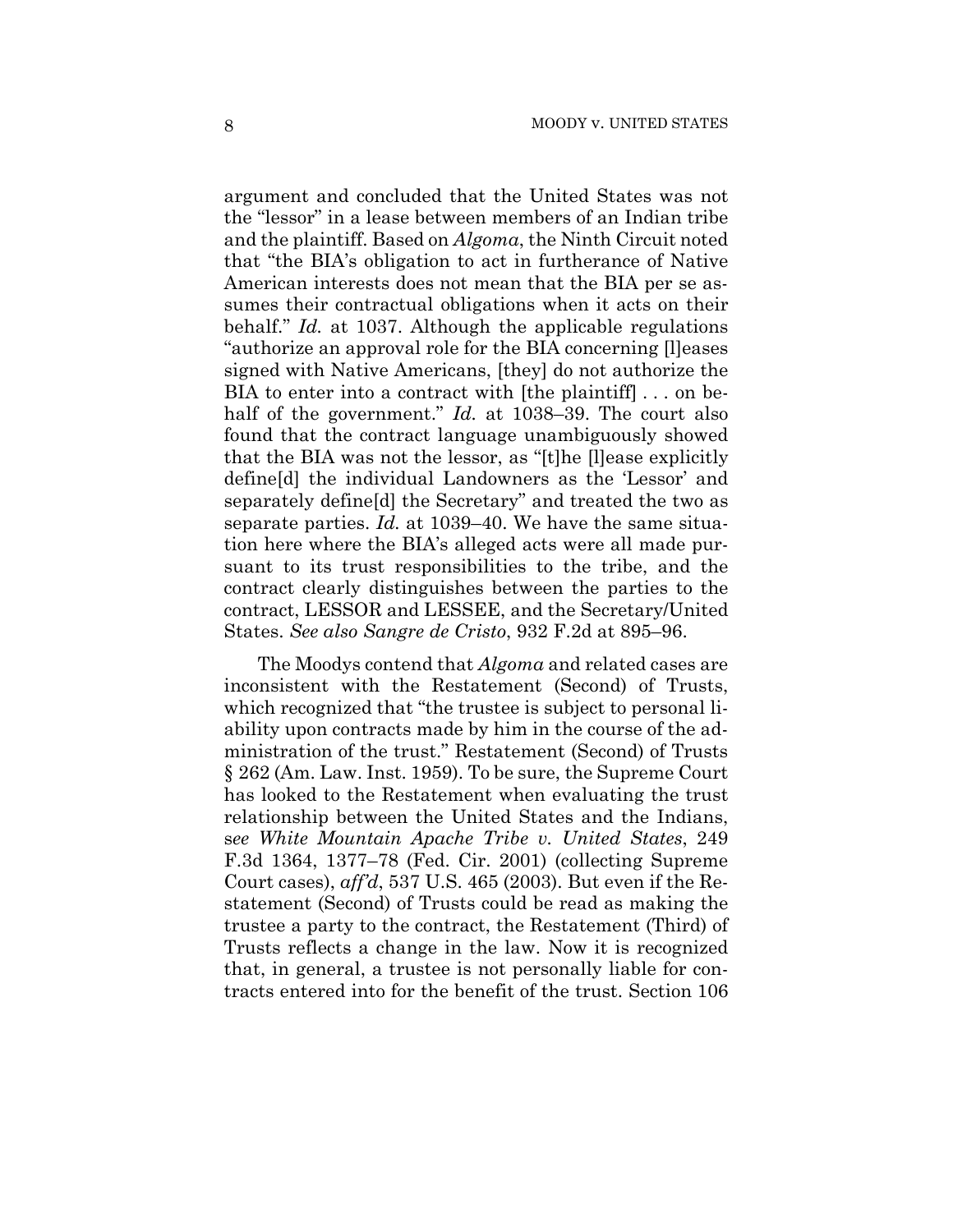1

states that "[a] trustee is personally liable . . . on a contract entered into in the course of a trust administration only if  $(1)$  it constituted a breach of the trust,  $(2)$  the trustee's representative capacity was undisclosed, or (3) the contract otherwise provides]." Restatement (Third) Trusts § 106  $(Am. Law. Inst. 2012)$  (emphasis added).<sup>5</sup> None of these circumstances is alleged to be present here.

This approach is also consistent with the Restatement (Third) of Agency § 6.01 (Am. Law Inst. 2006) ("[w]hen an agent acting with actual or apparent authority makes a contract on behalf of a disclosed principal . . . the agent is not a party to the contract unless the agent and third party agree otherwise" (emphasis added)), the Uniform Probate Code § 7-306(a) ("[u]nless otherwise provided in the contract, a trustee is not personally liable on contracts properly entered into in his fiduciary capacity in the course of administration of the trust estate unless he fails to reveal his representative capacity and identify the trust estate in the contract"), and the Uniform Trust Code § 1010(a) ("[e]xcept as otherwise provided in the contract, a trustee is not personally liable on a contract properly entered into in the trustee's fiduciary capacity in the course of administering the trust if the trustee in the contract disclosed the fiduciary capacity").

Given the Supreme Court's decision in *Algoma* and the state of general trust law, we see no basis for concluding that the United States became a party to the contract and waived its sovereign immunity by approving and acting for

<sup>5</sup> *See* 4 Austin Wakeman Scott, William Franklin Fratcher & Mark L. Ascher, Scott & Ascher on Trusts § 26.2 (4th ed. 2007) ("[T]here is now a substantial body of authority . . . that a trustee who has signed a contract in a representative capacity is . . . not personally [liable].").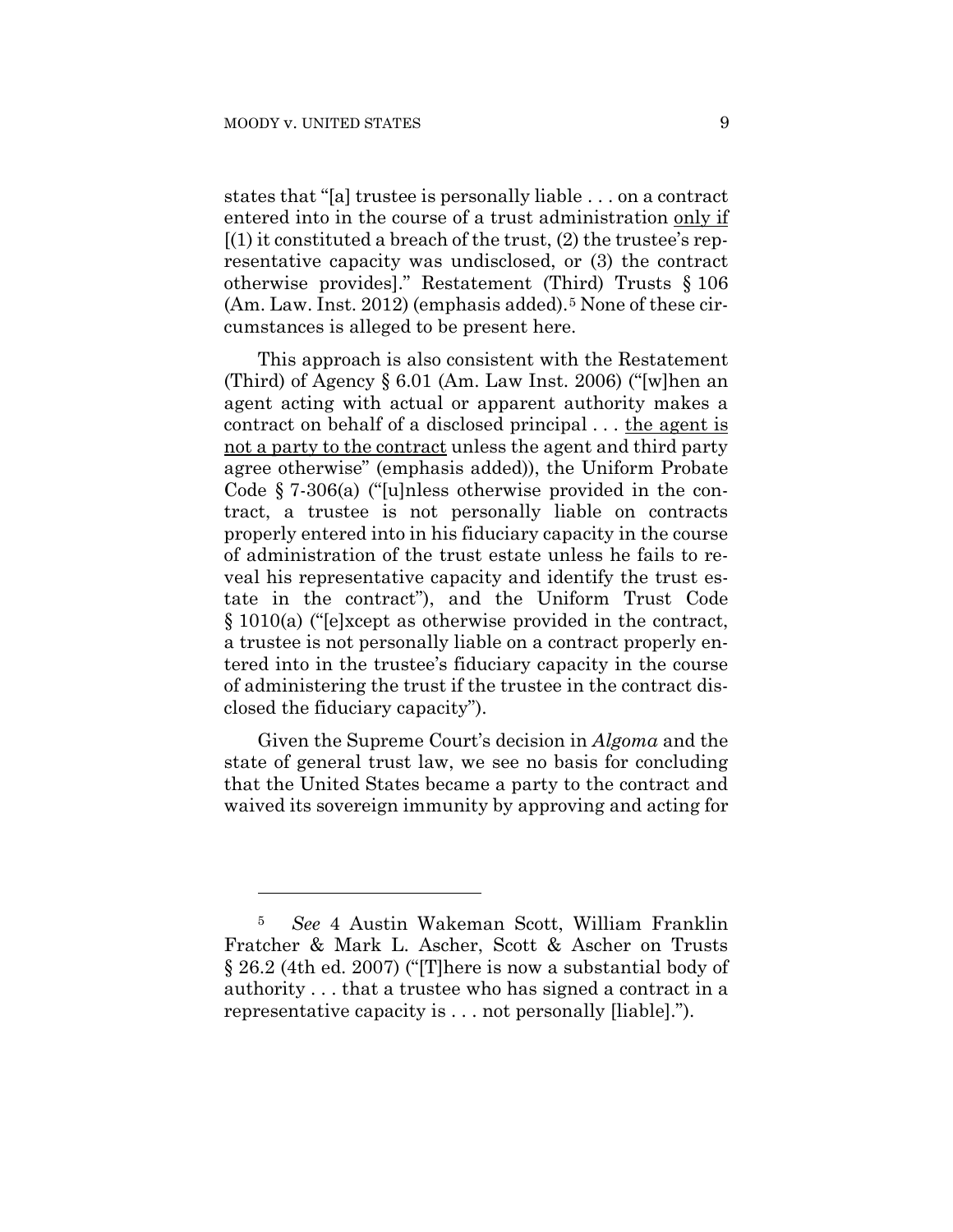the benefit of the Indian or Indians with respect to the leases.

Second, the Moodys contend that there were impliedin-fact agreements created between the Moodys and the United States when the BIA told the Moodys (twice) to continue farming the lands after sending the cancellation letters. The BIA does not have general authority to lease land held for the benefit of a tribe unless it receives direct authorization from the tribe. *See* 25 C.F.R. § 162.207(a) ("Tribes grant leases . . . subject to [BIA's] approval."); *id.* § 162.209 (identifying limited circumstances, not applicable here, where the BIA can grant an agricultural lease without direct authorization). Such direct authorization was satisfied here by the tribal signature on the original leases. It is difficult to see how the United States, without specific authorization, could enter into an implied-in-fact contract with the Moodys on behalf of the tribe. The Moodys' only response to this issue appears to be that the earlier cancelled leases, which were signed by the Tribe, were revived by the BIA's oral representations and thus did not require new tribal authorization. The Moodys do not present any salient legal support for their position that the BIA can revive a cancelled lease without tribal authorization. Even if such authority did exist, as the Moodys recognize, the effect would merely be that "[t]here were originally written leases that were terminated but then orally revived on the same terms as in the previous written leases." Moody Br. at 23. As discussed above, the United States was not a party to the original leases, and thus would also not be a party to the implied-in-fact contracts revived with the same terms. We agree with the Claims Court that the Moodys' implied-in-fact contract claim does not constitute a claim upon which relief can be granted.

Third, the Moodys contend that the United States effectuated an uncompensated takings when it evicted the Moodys after the BIA had informed them to continue to farm the land despite the earlier cancellation letters. In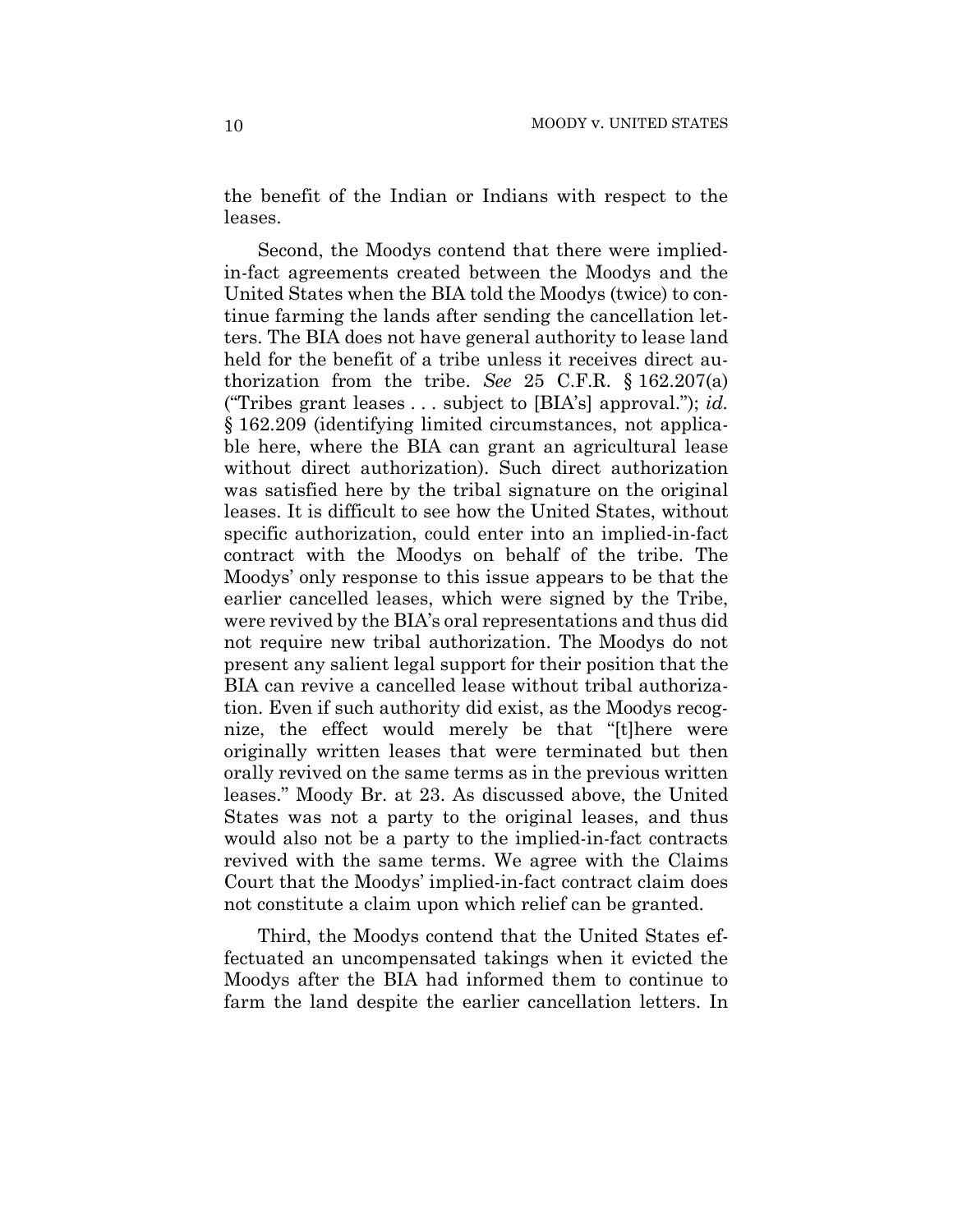their amended complaint, the Moodys claimed that they "and their property were removed, contrary to applicable regulations, from the leases and plaintiffs were deprived of monies expended to plant and sow the crops and the profits from any harvest." J.A. 95 (emphasis added); *see* J.A. 91 ("This is an action by plaintiffs against defendant for unlawful termination and breach of lease agreements ...." (emphasis added)).

A takings claim cannot be found on the theory that the United States has taken unlawful action. "[A]n uncompensated taking and an unlawful government action constitute two separate wrongs that give rise to two separate causes of action." *Acadia Tech., Inc. v. United States*, 458 F.3d 1327, 1331 (Fed. Cir. 2006). "[C]omplaints about the wrongfulness of the [government action] are therefore not properly presented in the context of [a] takings claim." *Rith Energy, Inc. v. United States*, 270 F.3d 1347, 1352 (Fed. Cir. 2001) (on petition for rehearing). "[T]o the extent that [a] plaintiff claims it is entitled to prevail *because* the agency acted in violation of statute or regulation, [our decisions do] not give the plaintiff a right to litigate that issue in a takings action rather than in the congressionally mandated administrative review proceeding." *Lion Raisins, Inc. v. United States*, 416 F.3d 1356, 1369 (Fed. Cir. 2005) (emphasis and first and third alterations in original) (quoting *Rith Energy, Inc. v. United States*, 247 F.3d 1355, 1366 (Fed. Cir. 2001)). Thus, "a claim premised on a regulatory violation does not state a claim for a taking." *Id*. The theory that the Moodys were harmed by the BIA's violation of regulations does not give rise to a takings claim but rather the right to appeal the lease cancellations through the administrative process at the BIA, an action that the Moodys did not take. The Moodys argue on appeal that their allegation in the complaint that the BIA's actions were "contrary to applicable regulations," J.A. 95, should be ignored, but even without that clause, the Moodys' argument rests on the same theory. Namely, the theory that the BIA's actions